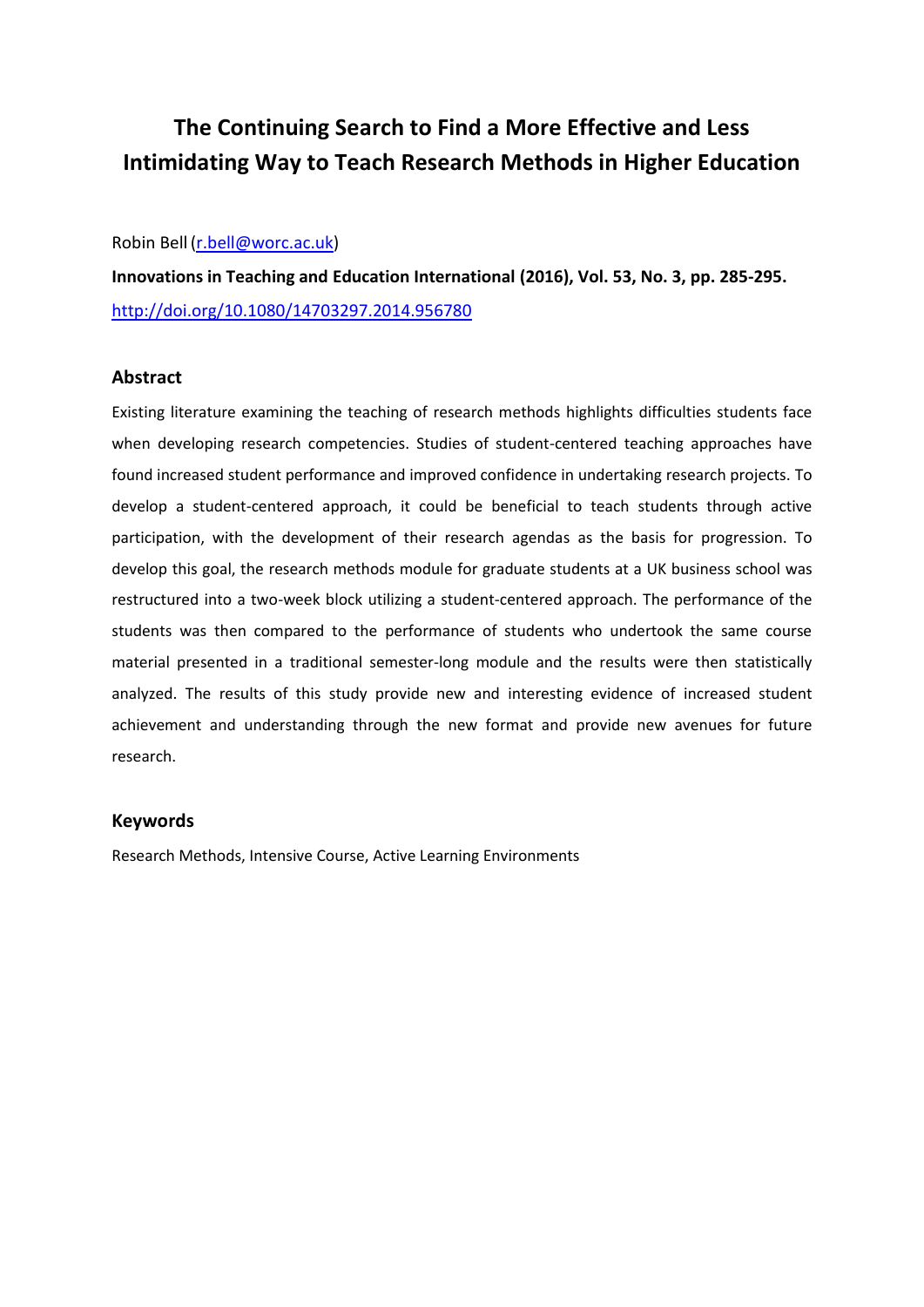## **Introduction**

Existing literature acknowledges that university students find courses in research methods difficult and challenging, and students often perform poorly (Edwards & Thatcher, 2004). Research methods courses are often unpopular with students because the course material is perceived to be complex and technical in nature, resulting in low student interest in the material (Ball & Pelco, 2006) and a belief that learning research methods is difficult and irrelevant (Hubbell, 1994). Research has indicated that students struggle in research methods courses with developing 'intangible' aspects of research skills, including the development of a research disposition (Van der Rijst, Visser-Wijnveen, Verloop & Van Driel, 2013).

In addition, courses are often focused on teaching theory rather than the application of research and are often delivered using a passive, lecture-based format (Benson & Blackman, 2003). Students may thus form a poor perceptual link between learning research methods as an academic subject and the application of their learning to future studies (Benson & Blackman, 2003). In addition, students may lack the skills necessary for the selection and use of qualitative and quantitative data collection and analysis procedures (Edwards & Thatcher, 2004).

Nevertheless, the mastery of research methods is a critical skill in higher education, both to prepare students to undertake original research and to enable them to critically analyze research findings (Doyle & Buckley, 2014; Zablotsky, 2001). Recent research has suggested that teaching research methods using passive, lecture-based approaches has met with limited success and can result in decreased student motivation and interest (Ball & Pelco, 2006; Edwards & Thatcher, 2004). As a result, attempts have been made to develop new approaches that students may find more accessible (Ball & Pelco, 2006; Benson & Blackman, 2003; Edwards & Thatcher, 2004).

A UK business school has similarly observed that students struggle with understanding research methods and applying them to their own research and final-year dissertations. The business school accordingly adopted a new teaching approach that was designed to combine the advantages of an intensive format with increased participant engagement and a focus on independent learning. The new format was designed to help students increase their understanding of the subject matter and its applicability to their research and ultimately to improve grades in research methods courses.

## **Literature review**

The advantages of intensive course design formats and active participant engagement are well described in the literature. This literature review considers these benefits and how they can aid in the development of effective course design.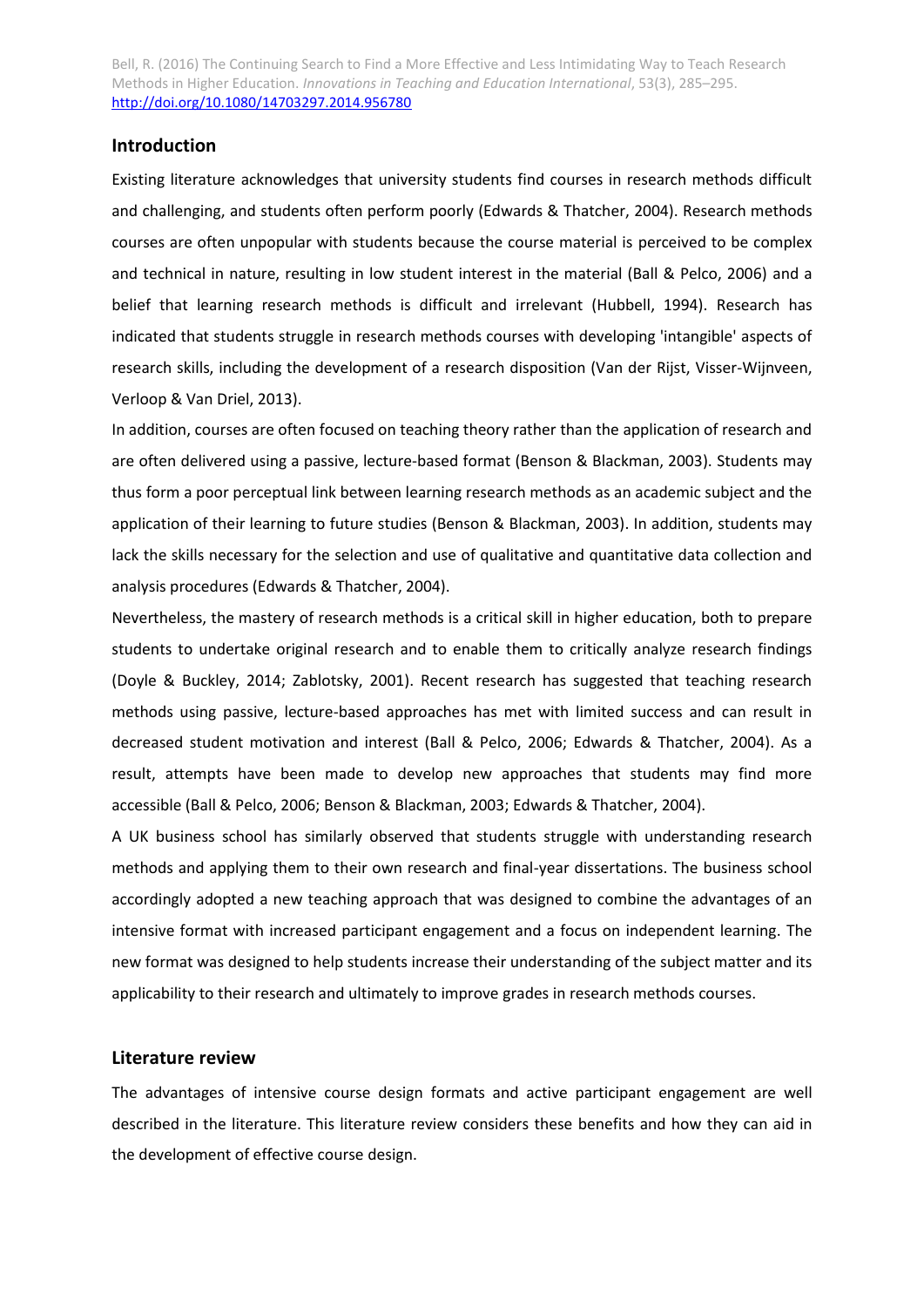#### *Intensive course design*

Intensive courses have become increasingly common in universities to meet changing needs, including increasing numbers of non-traditional students seeking higher education (Austin & Gustafson, 2006). The courses are usually structured in condensed formats that may include weekend and evening classes and work-based programs (Wlodkowski, 2003).

Scott (2003) suggested that, under the right conditions, which include an enthusiastic and experienced instructor, an active-learning and collegial atmosphere, classroom interaction, good course organization, student input, and a relaxed learning environment, intensive courses could have many benefits over a traditional format. These benefits include more focused learning, greater in-depth discussion, less procrastination, and stronger academic performance. The benefits may also encourage faculty to improve levels of interaction and discussion, which can increase student motivation and achievement (Kucsera & Zimmaro, 2010).

Scott and Conrad (1992) reviewed fifty studies comparing intensive courses to traditional-length courses in many disciplines. They concluded that intensive courses resulted in largely equal or superior learning outcomes. Similarly, Van Scyoc and Gleason (1993) compared the outcomes of economics learning in a quantitative study and concluded that students taking a three-week course scored better than those taking a fourteen-week course, although there appeared to be no difference in knowledge retention. A review of the literature by Daniel (2000) compared intensive courses with traditional courses and concluded that intensive courses appear to yield equivalent or superior long- and short-term academic performance, with students expressing greater satisfaction with the intensive courses. Austin and Gustafson (2006) examined a database of 45,000 observations to conclude that intensive courses resulted in higher grades than did sixteen-week courses. They found that the benefit to students of an intensive course peaked at four weeks. By considering future performance, they showed that the higher grades were due to increased knowledge and not a lowering of standards during the shortened sessions.

Many reasons have been cited as to why intensive courses produce similar or superior outcomes to traditional formats. One reason is that students enrolled in intensive courses might be more highly motivated or develop a higher level of motivation than those in traditional courses (Windish, 1993). Another reason may be student preference. In a study comparing the effectiveness of intensive and traditional courses, Kucsera and Zimmaro (2010) found that while intensive courses did not significantly differ from traditional courses in students' instructor ratings, intensive courses received significantly higher course ratings overall, after controlling for class size and probable course grade. Intensive courses have been criticized as being too compressed to achieve consistent educational value. Another criticism is that they sacrifice breadth and depth, resulting in poorly-developed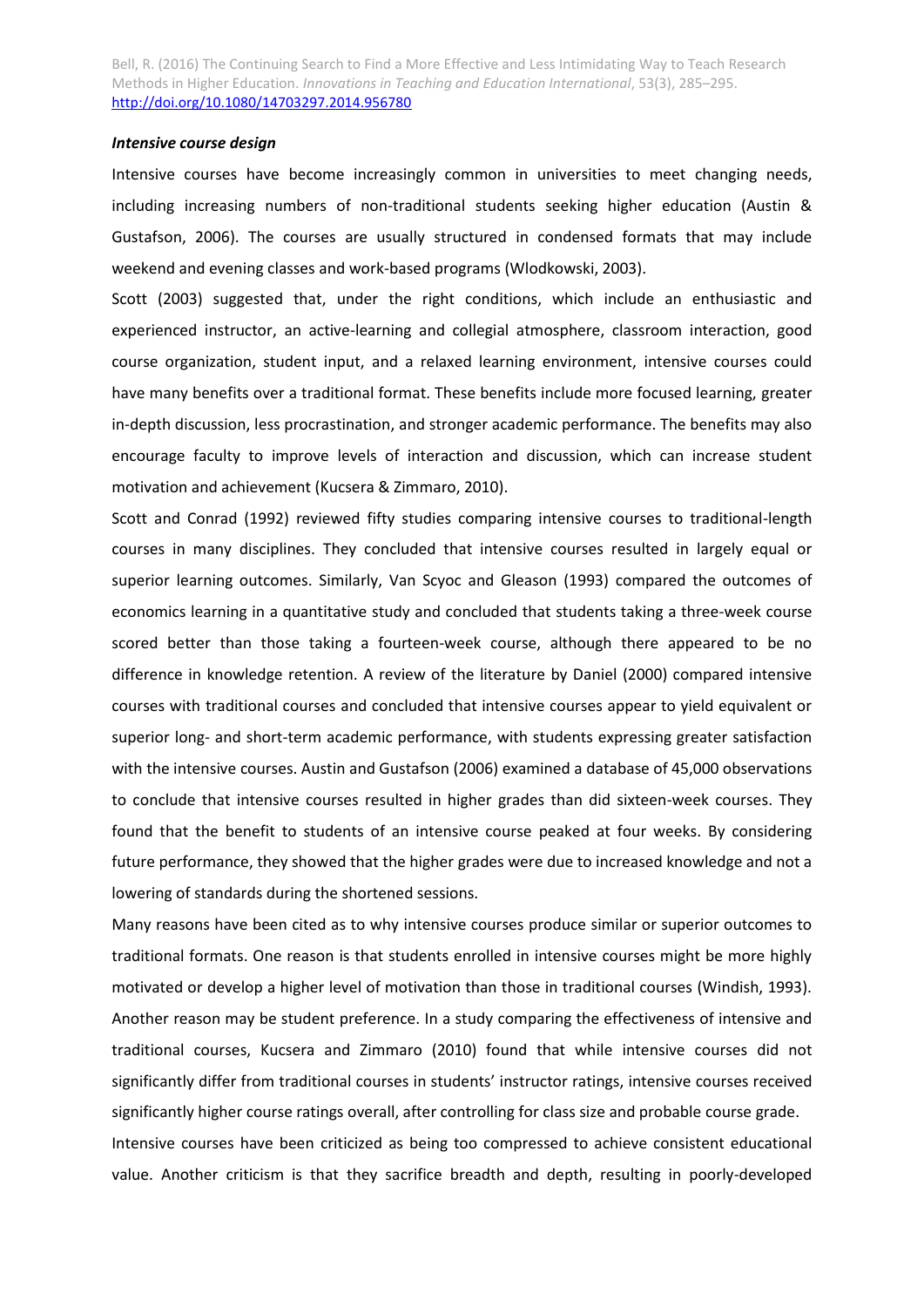learning (Shafer, 1995). Doubts remain that intensive courses can produce the same results in less time than traditional education formats, based on the belief that longer face-to-face classroom meeting time produces a more effective learning experience (Reardon, Payan, Miller & Alexander, 2008). Other arguments against intensive courses include insufficient time to cover syllabi, reduced contact time with instructors that is necessary for analysis of the taught content, decreased academic rigor, and the risk of increased stress and reduced student satisfaction. It has also been argued that higher education institutions may adopt intensive courses for student convenience and to increase enrolment, rather than to improve students' learning experience (Scott, 2003; Wlodkowski, 2003). Nevertheless, evidence suggests that intensive course formats can provide outcomes equally effective to, if not more effective than, traditional formats (Wlodkowski & Westover, 1999).

#### *Active learning environments*

The literature suggests that students learn research methods best by actively engaging in the subject matter. Nixon and Williams (2014) found effective curriculum design to be a crucial aspect of student engagement. Hubbell (1994) found that statistical formulae and theoretical concepts meant little to students who lacked an environment in which they could actively participate. This sentiment was echoed by Fallows and Ahmet (1999), who argued that students could most effectively learn when their involvement, participation, and interaction with module materials and concepts were maximized. Research suggests that a more student-centered approach, can result in improved student performance and increased student satisfaction, with students reporting they felt more stimulated and better prepared to conduct research in the future (Ball & Pelco, 2006; Edwards & Thatcher, 2004). Edwards and Thatcher (2004) found that active engagement via seminars and the opportunity for continual assessment throughout the course by instructors contributed to improved student performance.

Ames (1992) argued that students would be more likely to fully engage in learning if they perceived meaningful reasons for participating in an activity. Meaningful reasons include developing an understanding of the activity content and improving or gaining new skills. Students are also more likely to fully engage in their learning when they find assignments and presentations meaningful and personally relevant (Meece, 1991). Piercy (2013) found that students perceive an applied workshop experience to be both engaging and personally relevant, providing a better incentive to learn than the traditional lecture format.

In order to move towards an active-participant learning environment, it is necessary to adapt the role of the instructor. Instructors should initiate, encourage, and support student ownership of their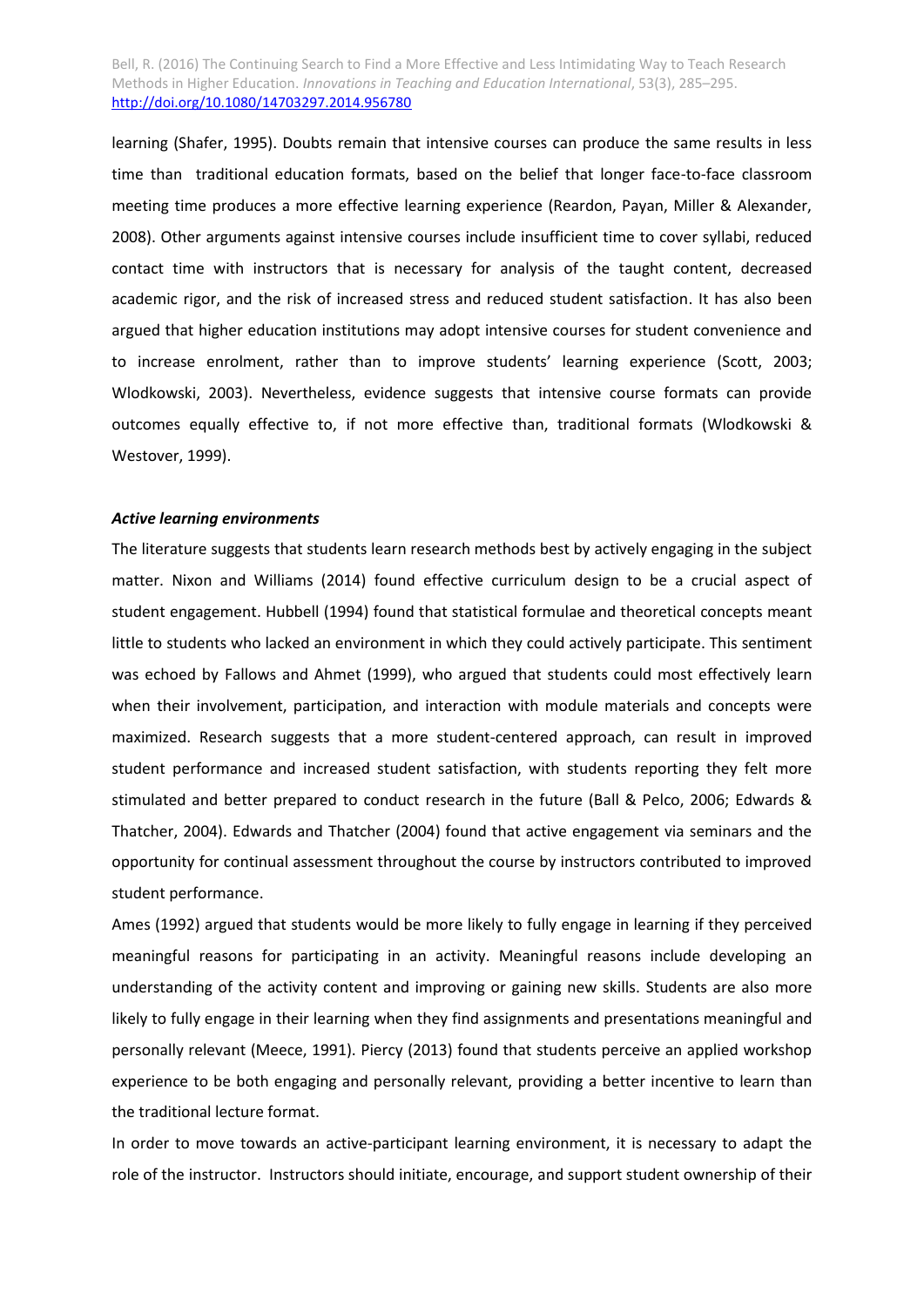learning processes (Benson & Blackman, 2003) and be encouraged to undertake activity-based learning. By implementing a program that allows space for reflection and feedback via peer groups, instructors will encourage and aid students' learning (Beveridge, 1997). Structured approaches to reflection can enhance the process (Platzer, Snelling, & Blake, 1997).

Instructors frequently use group work and group presentations to engage students, and an extensive body of literature supports their benefits in higher education (Nordberg, 2008; Plastow, Spiliotopoulou, & Prior, 2010). These benefits include the ability to develop transferable and subjectspecific skills (Wisker, 1994) and the active involvement they provide in the student learning process (Matveev & Milter, 2010). Whilst some studies have suggested that students responded positively to group activities (Cadiz Dyball, Reid, Ross, & Schoch, 2007), others have suggested that students were less satisfied with their group work experiences (Shah, 2013).

The literature outlines the benefits of an intensive course design which include increased student performance (Austin & Gustafson, 2006; Daniel, 2000; Scott & Conrad, 1992; Van Scyoc & Gleason, 1993) and increased student satisfaction (Kucsera & Zimmaro, 2010; Windish, 1993). Furthermore, research has found that students are better able to learn research methods in an active learning environment (Ball & Pelco, 2006; Edwards & Thatcher, 2004; Hubbell, 1994; Nixon & Williams, 2014). This research aims to combine the potential advantages of an intensive format with studentcentered learning and active engagement in research methods education. The features of the new course design are detailed in Table 1.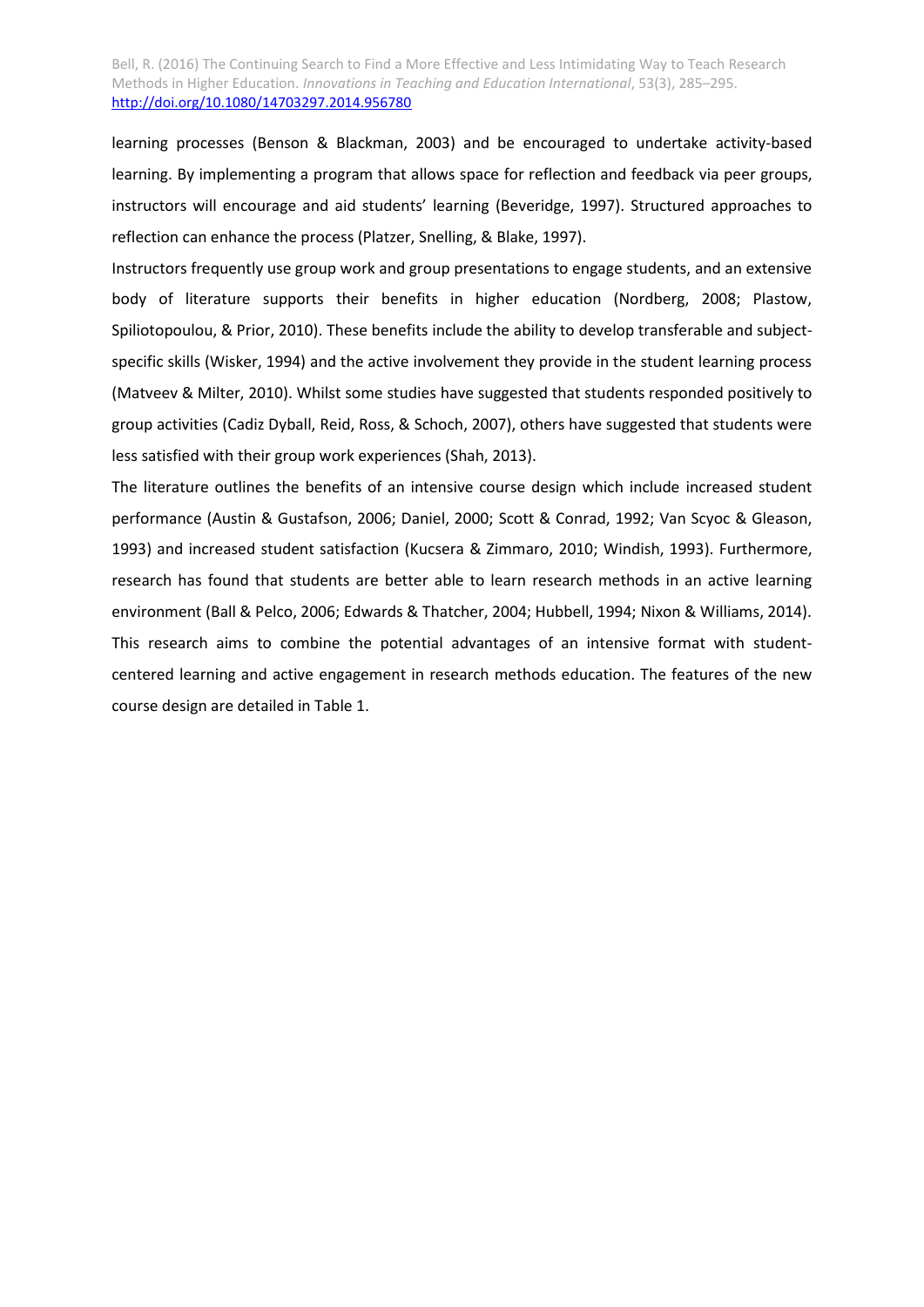|  |  | Table 1. Course Design Considerations Based on Existing Literature |
|--|--|--------------------------------------------------------------------|
|--|--|--------------------------------------------------------------------|

| <b>Issues</b>                                                | <b>Potential Solutions</b>        | <b>Feature of New Course Design</b> |
|--------------------------------------------------------------|-----------------------------------|-------------------------------------|
| <b>Research Methods Course Design</b>                        |                                   |                                     |
| Passive teaching approaches                                  | Active participation in course    | Students worked with peer           |
|                                                              |                                   | groups based on their topics of     |
|                                                              |                                   | interest                            |
| Theory-based course design                                   | Activity-based learning           | Learning and group discussions      |
|                                                              | incorporating constructive and    | centered around students'           |
|                                                              | reflective practices              | individual research ideas           |
| Often taught over the course                                 | Teach research methods in a       | Two-week intensive course to        |
| of a semester, which can                                     | more compact/integrated           | deliver integrated sessions and     |
| hinder the comprehension of                                  | format                            | provide a focused learning          |
| a complete picture                                           |                                   | environment                         |
| <b>Student Understanding of the Research Methods Process</b> |                                   |                                     |
| Research methods course                                      | Use small groups learning to      | Students received peer feedback     |
| material perceived as difficult                              | increase student interaction      | regularly and undertook two         |
| and technical                                                |                                   | formative assessments               |
| Difficulty in identifying                                    | Practical application of data     | Students taught theoretical         |
| appropriate quantitative and                                 | collection and analysis to 'real' | strengths/weaknesses of             |
| qualitative data                                             | projects                          | different methods and were          |
| collection/analysis techniques                               |                                   | expected to justify their choice    |
| Students inadequately                                        | Provide the opportunity for       | Students discussed their            |
| prepared to undertake                                        | students to discuss and develop   | proposals with subject specialists  |
| dissertation research                                        | their own research ideas in a     | daily, increasing feedback and      |
|                                                              | supported environment             | reflection                          |

# **Research design**

Instructors of research methods courses at a UK business school observed that students struggled with the course content and the perceived complexity of the course material, which was delivered via weekly lectures and seminars over a 12-week period. Students struggled with conceptualizing the course content and applying it to their research projects. Subsequently, students often received relatively low grades on their two assignments. Drawing from existing research (Fallows & Ahmet,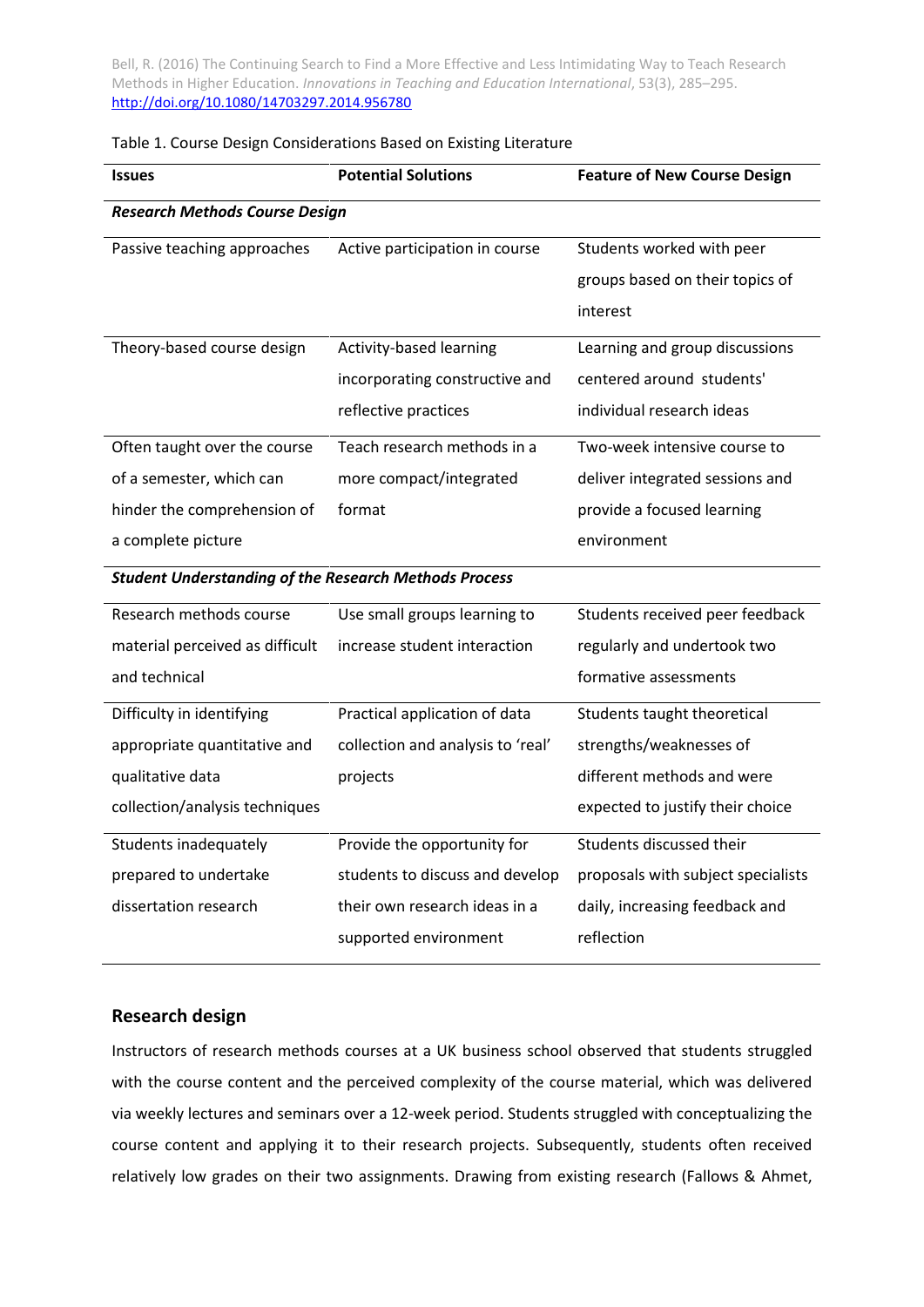1999; Matveev & Milter, 2010; Piercy, 2013) the business school implemented a new, intensive course format, aiming to increase student participation, increase the relevancy of the teaching, and promote independent learning in a less formal and more collegiate environment. Importantly, students were encouraged to develop constructive and reflective practices by allowing time for reflection and feedback throughout the process, as discussed by Beveridge (1997). The new teaching format condensed the course teaching into a two-week intensive block, conducted before the start of the second semester. The intended learning outcomes and details of the summative assessment are detailed in Table 2.

#### **Table 2**. Intended Learning Outcomes & Module Assessments

### **Intended Learning Outcomes**

To be able to:

1. Evaluate the strengths and weaknesses of particular research approaches and methodologies

- 2. Formulate research questions and aims/hypotheses as appropriate
- 3. Design research methods to achieve stated research aims
- 4. Critically evaluate research methods against given aims/hypotheses

| <b>Summative Module Assessment</b>  |                                                  | Intended Learning<br><b>Outcome Assessed</b> |
|-------------------------------------|--------------------------------------------------|----------------------------------------------|
| Assignment 1 – Research<br>Critique | Evaluation of a published peer<br>reviewed paper | 1,4                                          |
| Assignment 2 - Research<br>Proposal | Development of a research<br>proposal            | 2,3                                          |

The first stage of course development required the written course material to be sent to the students electronically to allow them to review it prior to the start of the course. The teaching was then carried out over a two-week period in fifteen- to twenty-minute instructor-led presentations that were followed by a practical activity wherein students developed a set of methods suitable for their own research project. Their methodological decisions were discussed within small peer groups and then with the entire class. Two optional sessions with an instructor were available for the students to individually discuss their proposals and check that their methodological approaches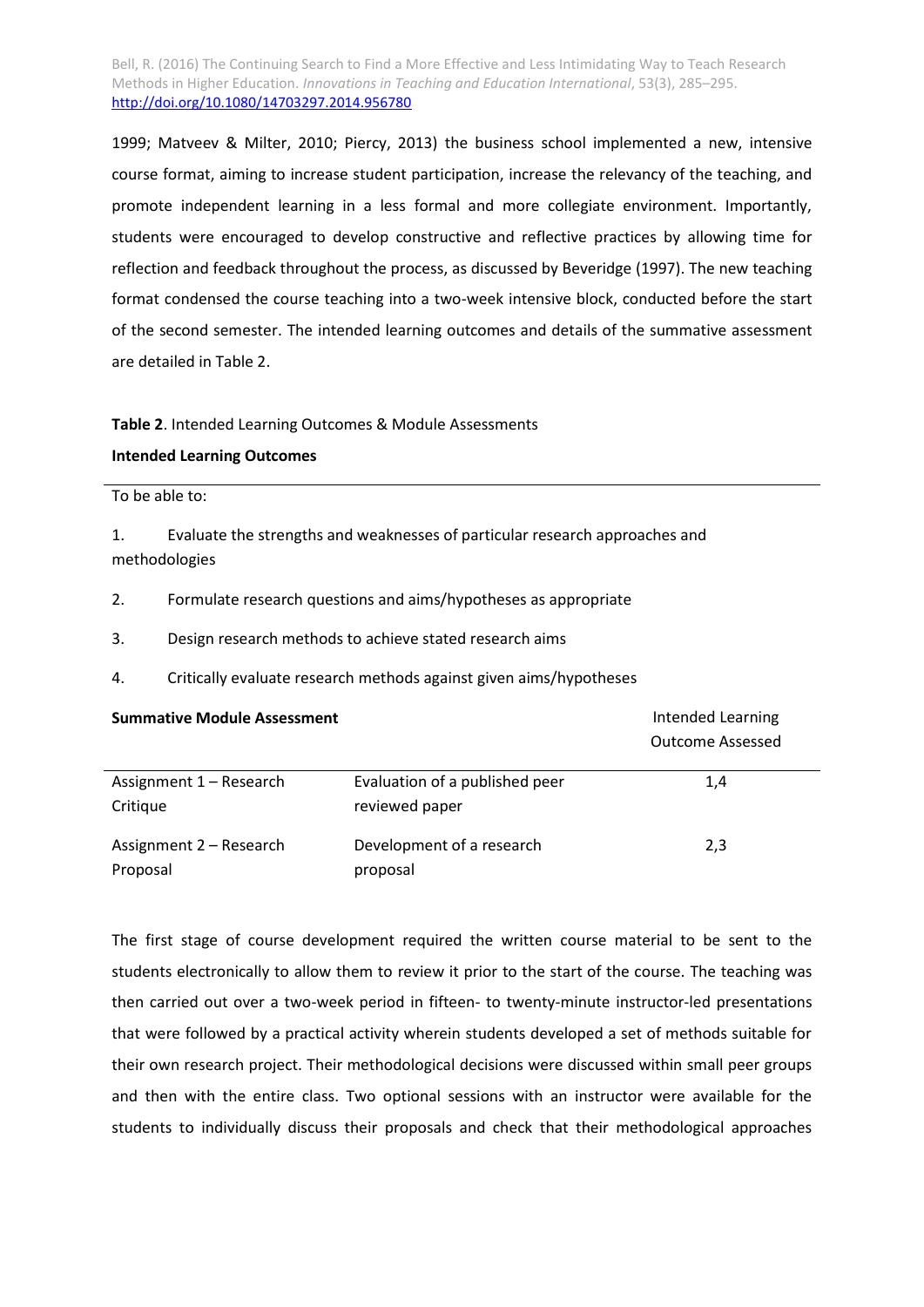were appropriate. Sample research questions were available for reference during the optional sessions to aid any student struggling with conceptualizing his/her own research question.

This format covered the entire syllabus and took students through each stage of the research process, enabling them to critically analyze many research approaches. Instructors helped students understand why some approaches and methods were more suitable and why other approaches and methods were less suitable. Students were thus better able to develop the research methods most suitable for their dissertations. A further advantage of this approach was that the students were able to obtain feedback and learn from their errors after each stage of the process by interacting regularly with their groups and instructors.

The outcome of the change in course format was measured by a quantitative analysis of the grades achieved from the two assessments, which were compared to grades from the previous year's courses. In addition, qualitative feedback was obtained from the students' dissertation supervisors regarding students' preparedness to conduct their research.

## **Research ethics**

The project was conducted using best ethical practice. Student performance was recorded anonymously using students numbers, stored in accordance with the United Kingdom Data Protection Act 1998, and care was taken to ensure a fair and accurate representation of the results (Saunders, Lewis, & Thornhill, 2011). The ethics of changing teaching methods warranted consideration; however, the changes were introduced to bring student performance to a desired standard. Hopkins (2008) suggests that, while improvement through innovation should be supported, improving teaching should be the primary objective and research should not hinder education of the students. Sound reasons from the literature supported the belief that the new format would enhance student learning.

### **Methodology and results**

The new, intensive, two-week research methods course was run for the 2012-13 academic year (n= 45). The overall module grade for each participant (calculated from the two course assignments) was then compared to grades obtained in the previous academic year by students completing the same two assignments within the traditional 12-week course (n= 51). The assessment scores used in the analysis were both internally and externally moderated, which should ensure consistency between the scores over the two years. The data was then subjected to an independent sample t-test to determine whether a significant difference existed between the mean score of the intensive course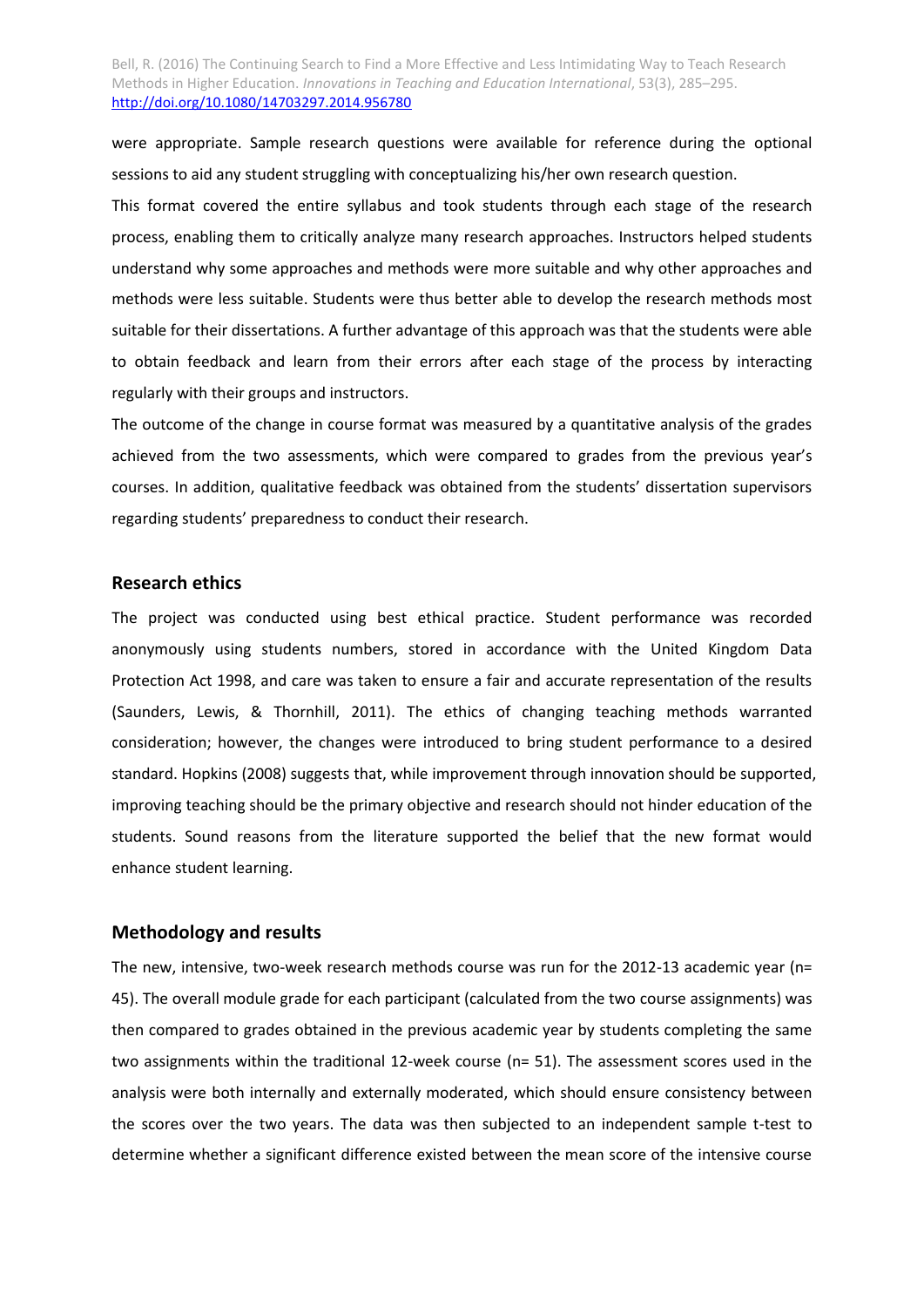students and the score from the previous year. A summary of the results is shown in Table 3 and Table 4.

### **Table 3**. Independent Sample t-test Group Statistics

| Course Studied                    | N  | Mean  | Std. Deviation | Std. Error Mean |
|-----------------------------------|----|-------|----------------|-----------------|
| New Format Class Score (2012/13)  | 45 | 56.47 | 11.23          | 1.67            |
| Traditional Class Score (2012/13) | 51 | 51.18 | 9.33           | 1.31            |

### **Table 4**. Independent Sample t-Test Results

|                                                             | Levene's<br>Test |      | t-Test for Equality of Mean |    |         |     |                   |                   |  |          |                      |
|-------------------------------------------------------------|------------------|------|-----------------------------|----|---------|-----|-------------------|-------------------|--|----------|----------------------|
|                                                             | F                | Sig. | $\top$                      | df | Sig.    | (2) | Mean              | Std.              |  |          | Error 95% Confidence |
|                                                             |                  |      |                             |    | Tailed) |     | <b>Difference</b> | <b>Difference</b> |  | Interval |                      |
|                                                             |                  |      |                             |    |         |     |                   |                   |  | Lower    | Upper                |
| Grade - Equal 2.57 .11 2.52 94 .013<br>Variances<br>Assumed |                  |      |                             |    |         |     | 5.29              | 2.10              |  | .12      | 9.46                 |

The results in Table 4 indicate that a significant difference at a 95% confidence level exists between the overall scores achieved in the new class format and those in the traditional format. The results in Table 3 confirm that the mean score for the new format (56.47) is greater than that for the traditional format (51.18) in this sample. Interestingly, the standard deviation of scores is greater in the new format than the traditional format. This may be a characteristic of the cohorts or could indicate that some students benefited from the new format whilst others struggled.

To provide a deeper analysis of the scores, paired t-tests were undertaken between the individual student scores and the average scores for the other previous courses each student had sat as part of their program of study. The tests highlight how students performed on the research methods module compared to other courses, which were delivered in a variety of formats. The test considered the ability of individual students and gave an indication of achievement against individual ability, as measured across a range of previous courses. The results of the paired t-tests are shown in tables 5-8.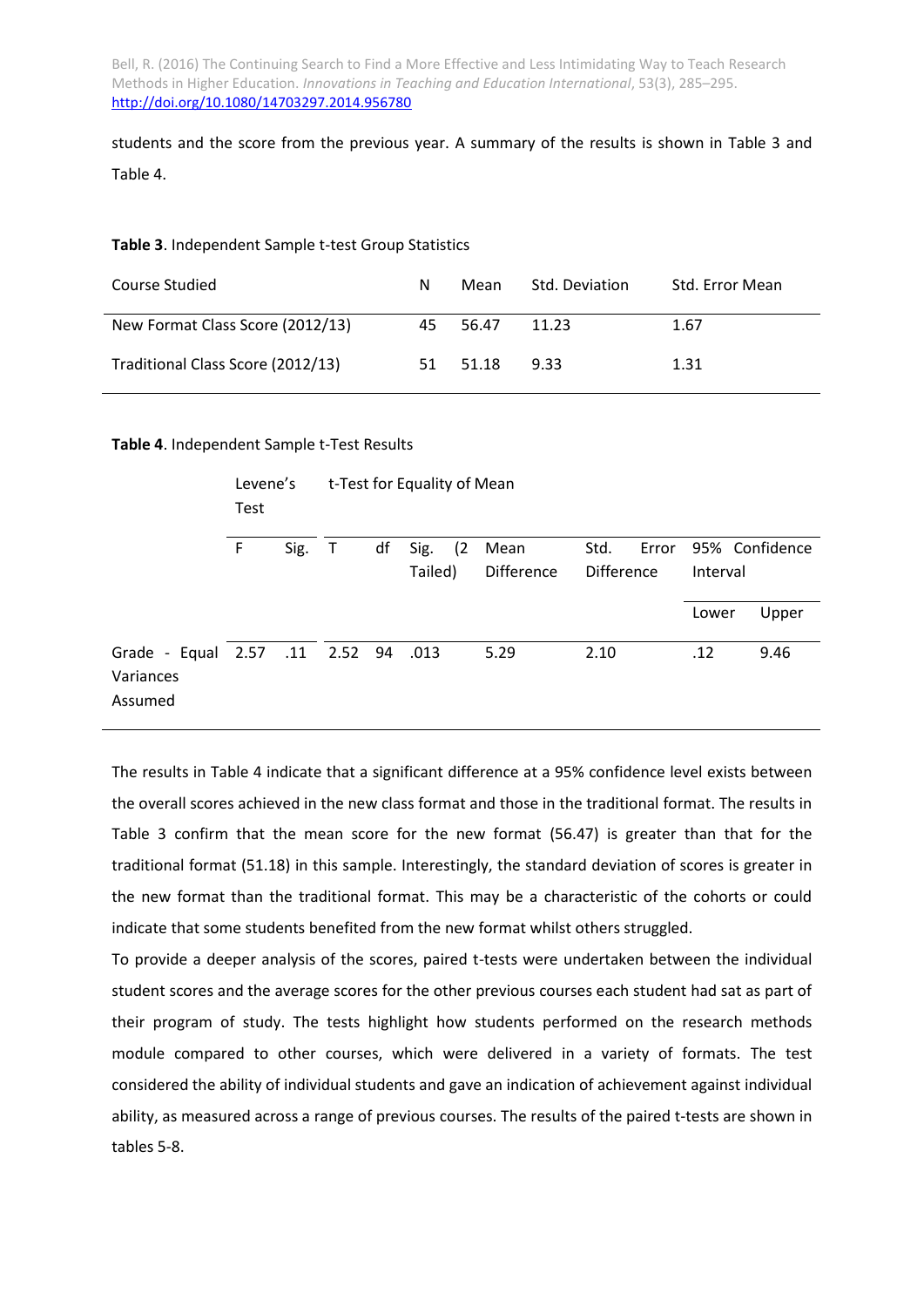## **Table 5**. Paired Samples t-test Group Statistics – New Format

| Score                         | N  | Mean  | Std. Deviation | Std. Error Mean |
|-------------------------------|----|-------|----------------|-----------------|
| <b>Research Methods Score</b> | 45 | 56.47 | 11.23          | 1.67            |
| Average Score                 | 45 | 55.61 | 7.80           | 1.16            |

## **Table 6**. Paired Samples t-Test Results – New Format

| <b>Paired Differences</b>                        |      |                   |                    |                            |       |      |     |                     |
|--------------------------------------------------|------|-------------------|--------------------|----------------------------|-------|------|-----|---------------------|
|                                                  | Mean | Std.<br>Deviation | Std. Error<br>Mean | 95% Confidence<br>Interval |       | т    | Df  | Sig. (2)<br>tailed) |
|                                                  |      |                   |                    | Lower                      | Upper |      |     |                     |
| <b>Research Methods</b><br>Score - Average Score | .85  | 9.14              | 1.36               | $-1.89$                    | 3.60  | .626 | -44 | .534                |

## **Table 7**. Paired Samples t-test Group Statistics – Traditional Format

| Score                         | N   | Mean  | Std. Deviation | Std. Error Mean |
|-------------------------------|-----|-------|----------------|-----------------|
| <b>Research Methods Score</b> | 51  | 51.18 | 9.33           | 1.31            |
| Average Score                 | 51. | 57.55 | 5.84           | .82             |

## **Table 8**. Paired Samples t-Test Results – Traditional Format

|                                                     | Mean    | Std.<br>Deviation | Std.<br>Error<br>Mean | т        | Df      | Sig. (2)<br>tailed) |    |      |
|-----------------------------------------------------|---------|-------------------|-----------------------|----------|---------|---------------------|----|------|
|                                                     |         |                   |                       | Lower    | Upper   |                     |    |      |
| <b>Research Methods</b><br>Score - Average<br>Score | $-6.37$ | 7.31              | 1.02                  | $-.8.43$ | $-4.31$ | $-6.22$             | 50 | .000 |

The results indicate the following. With regard to the traditional course, there was a significant difference between the research methods scores and the students' overall average scores (51.18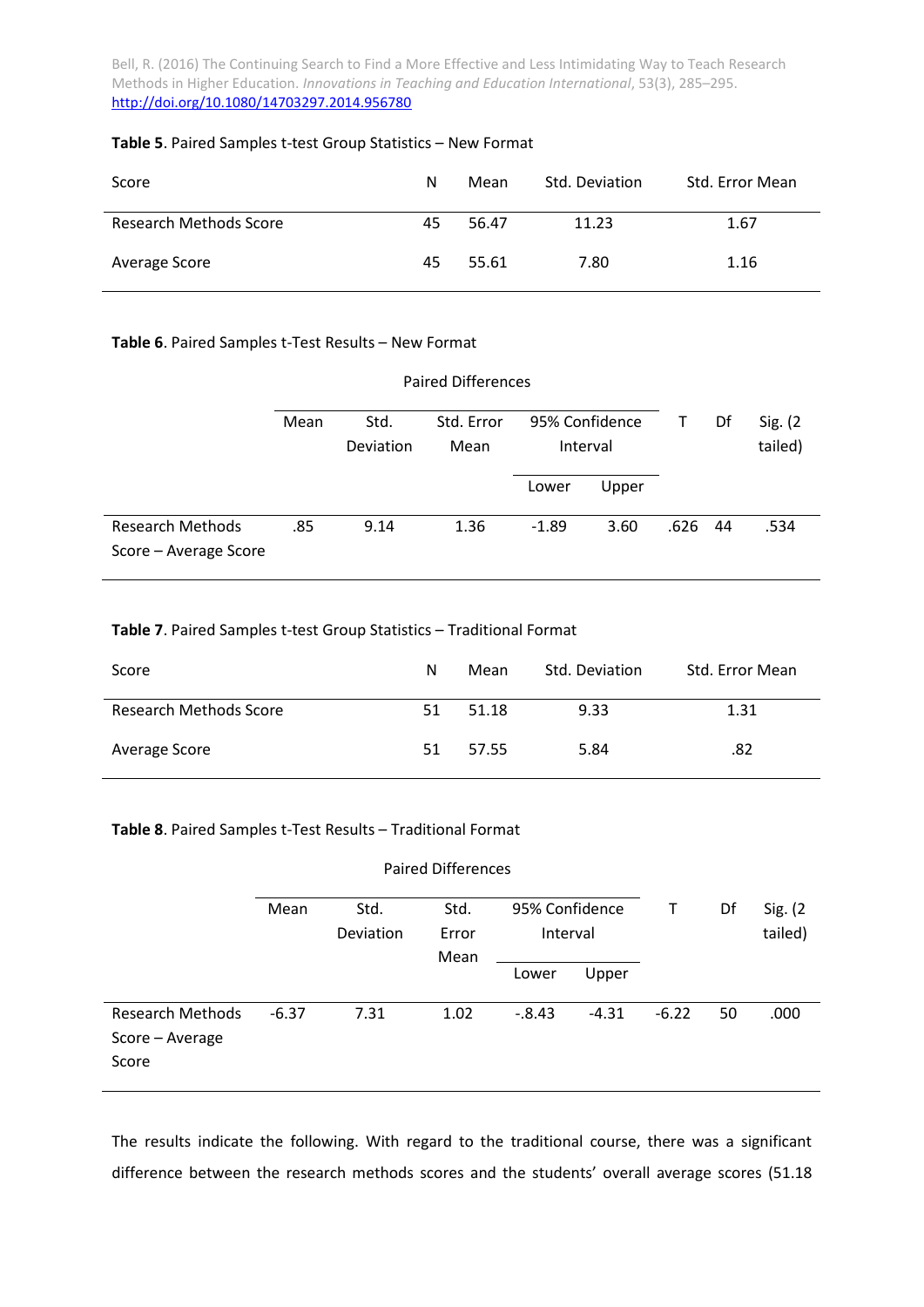against 57.55). There was also a larger standard deviation in the scores from the research methods course compared to the average grade scores. Regarding the new course format, it was found that no statistical difference existed between the research methods and the students' average overall scores (56.47 against 55.61). Once again, the standard deviation in the research methods course scores was larger than for the average student scores. Based on these findings, it would appear that whilst the average overall scores have remained relatively similar (2011-12, 57.55 against 2012-13, 55.61), the research methods scores have shown a statistically significant increase for the new format (2011-12, 51.18 against 2012-13, 56.47). The data suggest that the students performed better in the newly formatted research methods module when compared to the traditional format, and more in line with the students' overall average scores.

Additional evidence was collected from interviews following the intensive courses with five faculty members who supervised the students' research projects (dissertations). The interviewees had also supervised the research projects of students who had undertaken the traditional research methods during the previous year. The interviews elicited the faculty members' views regarding students' preparedness to conduct research and general understanding of research methods. The main points emerging from the interviews are summarized below:

Positive comments:

- Students came prepared with ideas to discuss, making the initial meeting more productive.
- The proposed methods could be defended and justified, reflecting deeper knowledge and understanding.
- Projects were outlined, and students had a realistic idea of what was required regarding the stages and timing.
- Students had a better understanding of their proposed research topics.
- Students were enthusiastic and took greater ownership of their projects.

#### Negative Comments

- Some students had difficulty thinking up new ideas.
- Students found it difficult to deviate from a linear path and overcome obstacles.
- Proposed project topics were too similar between students.
- Students were often set on their proposed ideas and seemed resistant to change.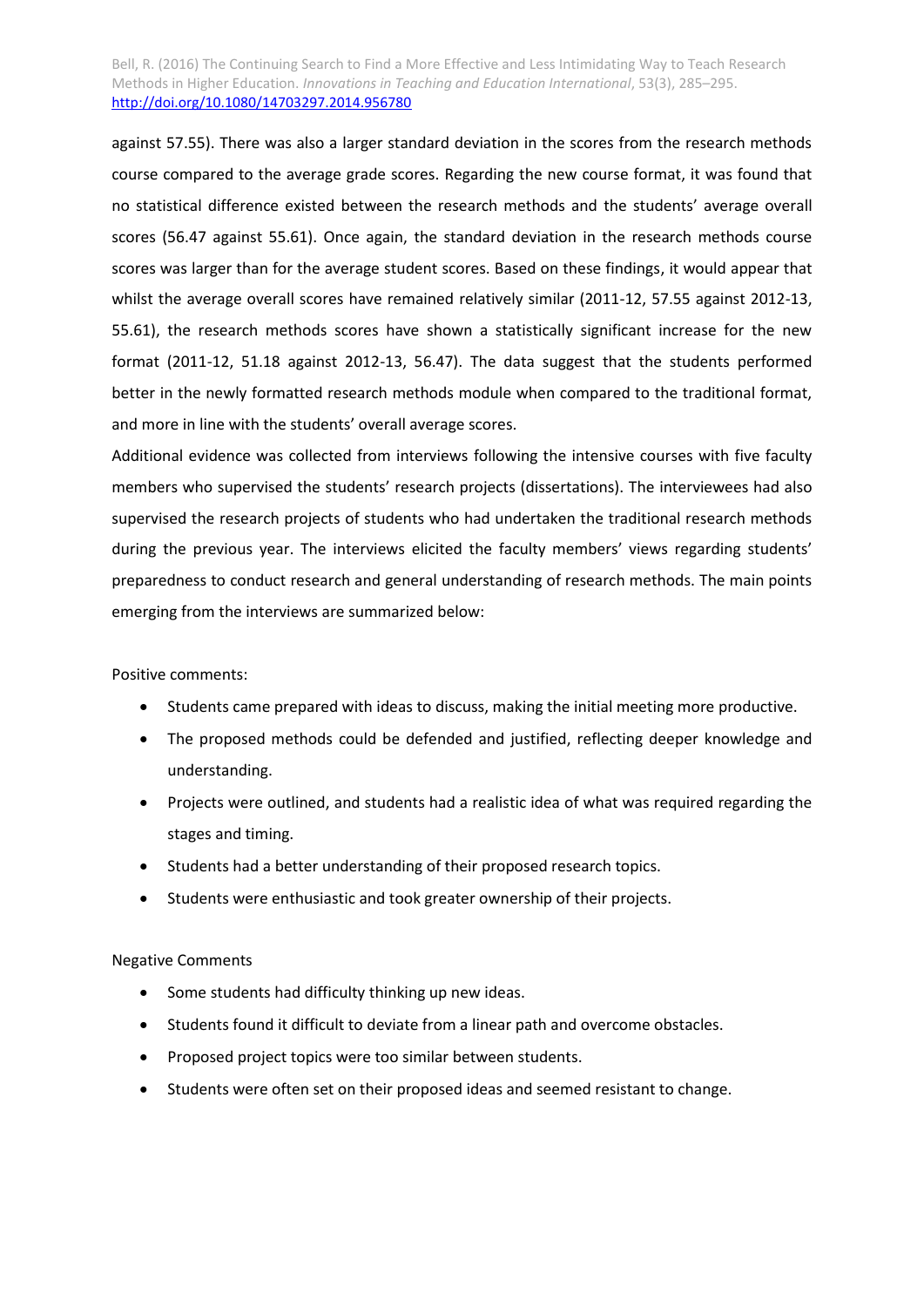## **Analysis and Conclusions**

The desired outcome of the new format was to improved assignment scores, enable a more comprehensive understanding of the course material, and, enable students to produce better dissertations. The following tentative conclusions can be drawn from the findings. The new format produced scores that were at least as good as the traditional format and which were more closely aligned with students' average overall course scores. Subsequently, students were often able to come to their initial supervisory meetings prepared with ideas regarding their research plans. They had a clearer idea of the research process and were often enthusiastic and more prepared to take ownership of their project. The findings provide additional evidence to support existing research arguing that an intensive format and high levels of participant engagement are advantageous to the learning process.

The improvements in the students' performance on their assignments may be attributed to the compressed format and focused learning, which helped students to make the perceptual link between the taught content and an applied project. The active learning environment enabled greater in-depth discussion, shown by Kucsera and Zimmaro (2010) to increase student achievement, and gave students the opportunity to apply their learning throughout the course.

The feedback from the interviews suggests that the students were better able to overcome the perceptual link between learning research methods as a subject and then using the knowledge in practice. This was a key barrier to students' understanding of research methods, identified by Benson and Blackman (2003). Overcoming this barrier could decrease the perception that learning research methods is irrelevant and difficult (Hubbell, 1994).

There was, however, a greater standard deviation in the new course format scores than with both the traditional format course and the average course scores. This could be a reflection on the cohort samples or may signify a larger variation in how students responded to the new format, suggesting that certain students may benefit more greatly from this format whilst others may find it more difficult. Although group learning can be beneficial to weaker students by helping to support their self-esteem and facilitating their learning (Crooks, 1988), certain student groupings may still find it difficult to participate in active engagement. This may, in part, reflect the variation in the results reported in the literature regarding the attitude of students towards group activities (Cadiz Dyball et al., 2007; Shah, 2013; & Piercy, 2013). Due to the limited size of this project, it is not possible to investigate this further.

Other concerns expressed included the difficulty in moving away from a linear thought path and a resistance to different approaches and ideas. The concerns could reflect a less developed understanding and knowledge of alternative options, which may develop once the student clarifies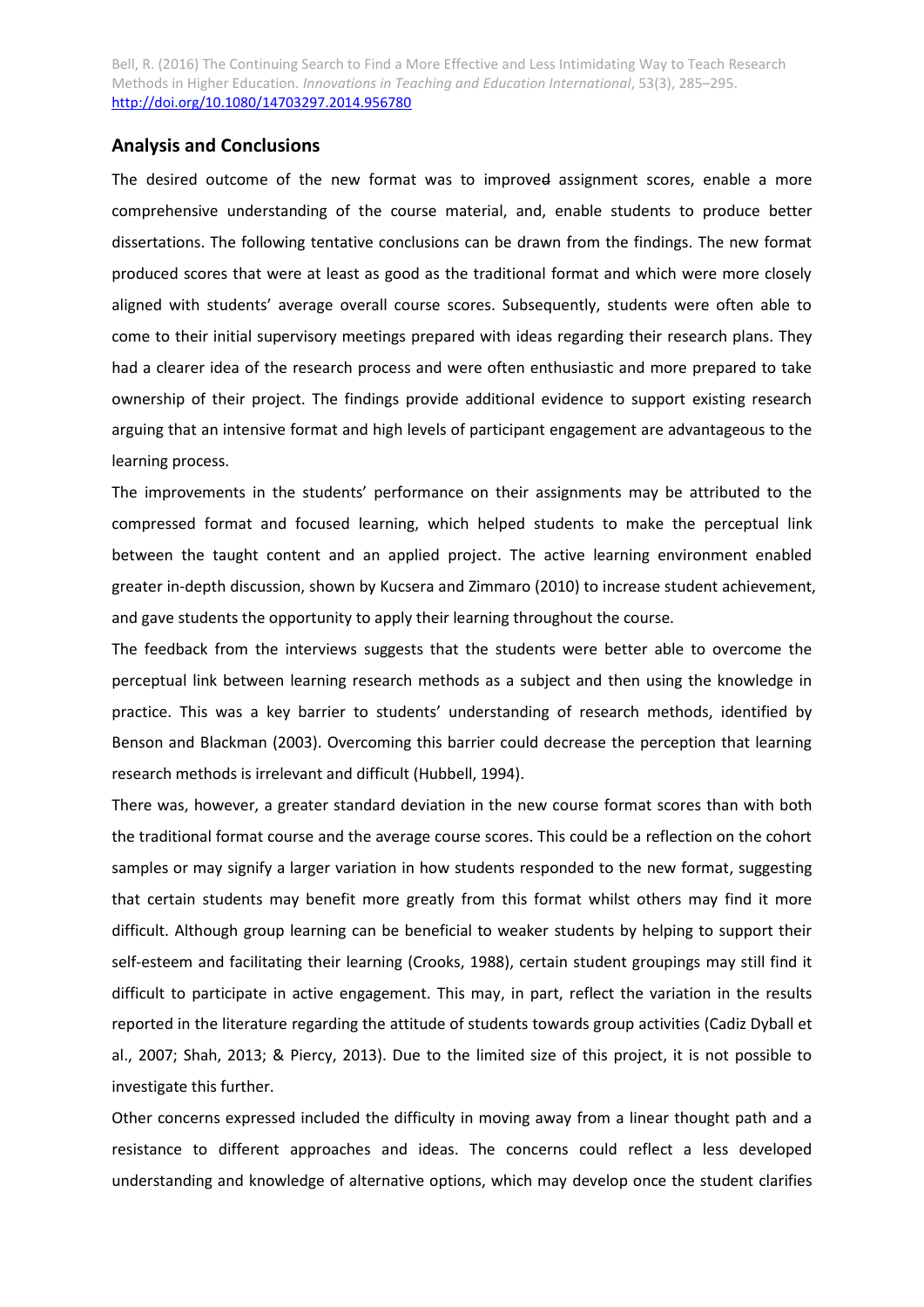his/her idea. This highlights the importance of teaching and engaging students on the whole syllabus to ensure overall understanding of the subject matter.

In common with all research, this project has several limitations. While increasing the size of the groups would have produced stronger and more generalizable evidence, the statistical analysis provides a sound basis for future research to extend the principles and conclusions drawn from this research. Similarly, this research was conducted across two years, which may have made the results less comparable. Additionally, this research only considered the effects of the changes in terms of student achievement and did not account for the students' experience and satisfaction, which could have highlighted the particular aspects that students found difficult and could have been used to make amendments to the teaching format in the future. However, interestingly, it should be noted that routine post course student satisfaction surveys conducted at the end of both courses indicated similar levels of student satisfaction. Finally, by introducing a number of changes at the same time in a teaching program, it is not possible to pinpoint which of the individual changes had the greatest impact on the student achievement. However, since the objective of this research was to combine the potential advantages of an intensive format, a high level of active engagement, and a focus on independent learning, this does not weaken the conclusions of this research.

In conclusion, after a research methods course was redesigned to combine the advantages of an intensive format with an active learning environment focused on participant engagement, it appears to have, resulted in improved assessment scores and a greater ability of students to apply their learning to research projects. Furthermore, the new format adopted in the research study provides new and interesting avenues for future research.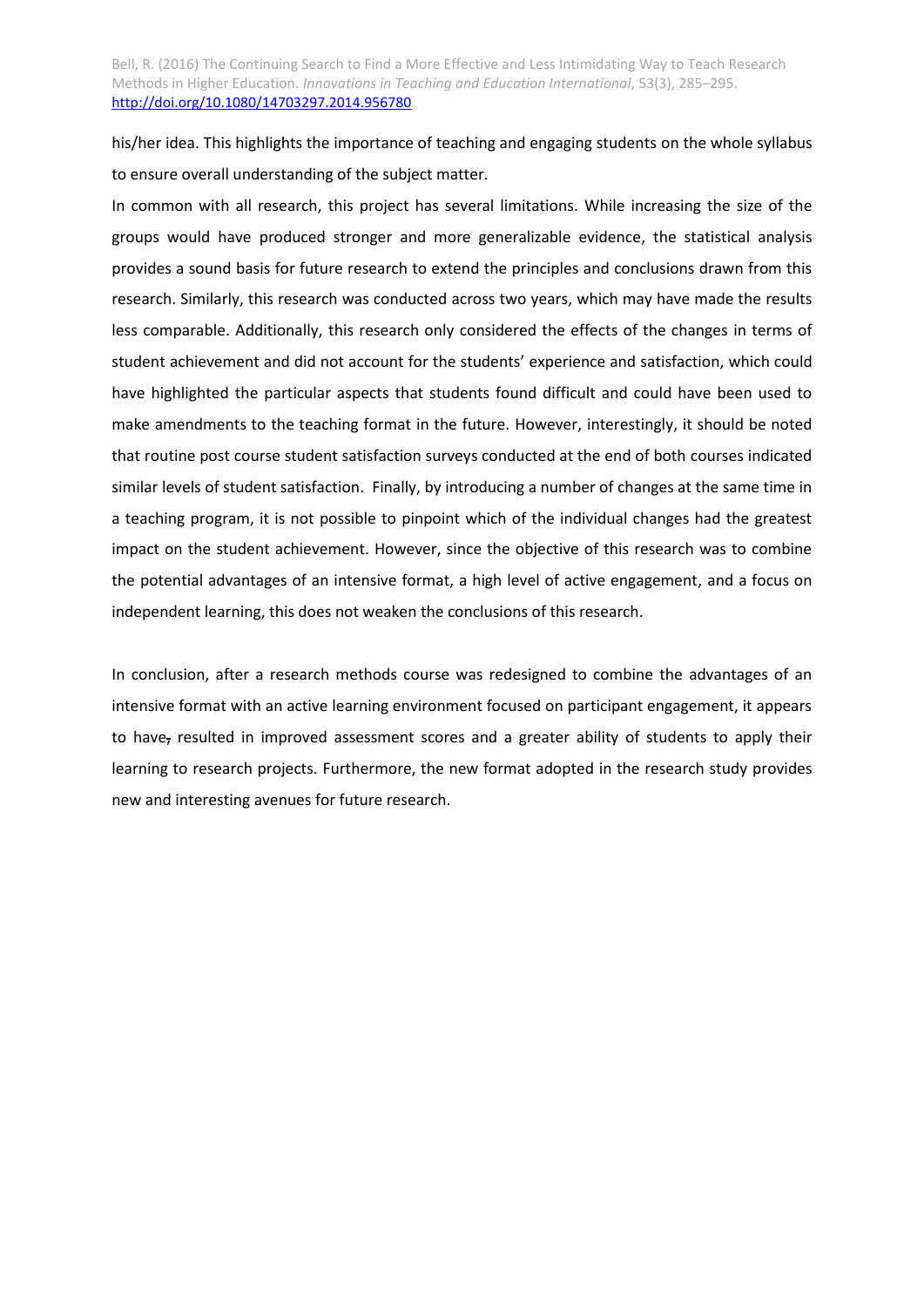# **References**

- Ames, C. (1992). Classrooms: Goals, structures, and student motivation. *Journal of Educational Psychology*, *84*(3), 261–71.
- Austin, A. M., & Gustafson, L. (2006). Impact of course length on student learning. *Journal of Economic and Finance Education*, *5*(1), 26–37.
- Ball, C. T., & Pelco, L. E. (2006). Teaching research methods to undergraduate psychology students using an active cooperative learning approach. *International Journal of Teaching and Learning in Higher Education*, *12*(2), 147–154.
- Benson, A., & Blackman, D. (2003). Can research methods ever be interesting? *Active Learning in Higher Education*, *4*(1), 39–55.
- Beveridge, I. (1997). Teaching your students to think reflectively: The case for reflective journals. *Teaching in Higher Education*, *2*(1), 33–44.
- Cadiz Dyball, M., Reid, A., Ross, P., & Schoch, H. (2007). Evaluating assessed group-work in a secondyear management accounting subject. *Accounting Education*, *16*(2), 145–162.
- Crooks, T. J. (1988). The impact of classroom evaluation practices on students. *Review of Educational Research*, *58*(4), 438–481.
- Daniel, E. L. (2000). A review of time-shortened courses across disciplines. *College Student Journal*, *34*(2), 298-308.
- Doyle, E., & Buckley, P. (2014). Research ethics in teaching and learning. *Innovations in Education and Teaching International*, 51(2), 153-163.
- Edwards, D. F., & Thatcher, J. (2004). A student‐centred tutor‐led approach to teaching research methods. *Journal of Further and Higher Education*, *28*(2), 195–206.
- Fallows, S., & Ahmet, K. (1999). *Inspiring students: Case studies in motivating the learner*. London: Kogan Page/Staff and Educational Development Association.
- Hopkins, D. (2008). *A teacher's guide to classroom research*. London: Open University Press.
- Hubbell, L. (1994). Teaching research methods: An experiential and heterodoxical approach. *Political Science and Politics*, *27*(1), 60–64.
- Kucsera, J. V., & Zimmaro, D. M. (2010). Comparing the effectiveness of intensive and traditional courses. *College Teaching*, *58*(2), 62–68.
- Matveev, A.V., & Milter, R.G. (2010). An implementation of active learning: Assessing the effectiveness of the team infomercial assignment. *Innovations in Education and Teaching International*, *47*(2), 201-213.
- Meece, J. (1991). The classroom context and children's motivational goals. In M. Maehr & P. Pintrich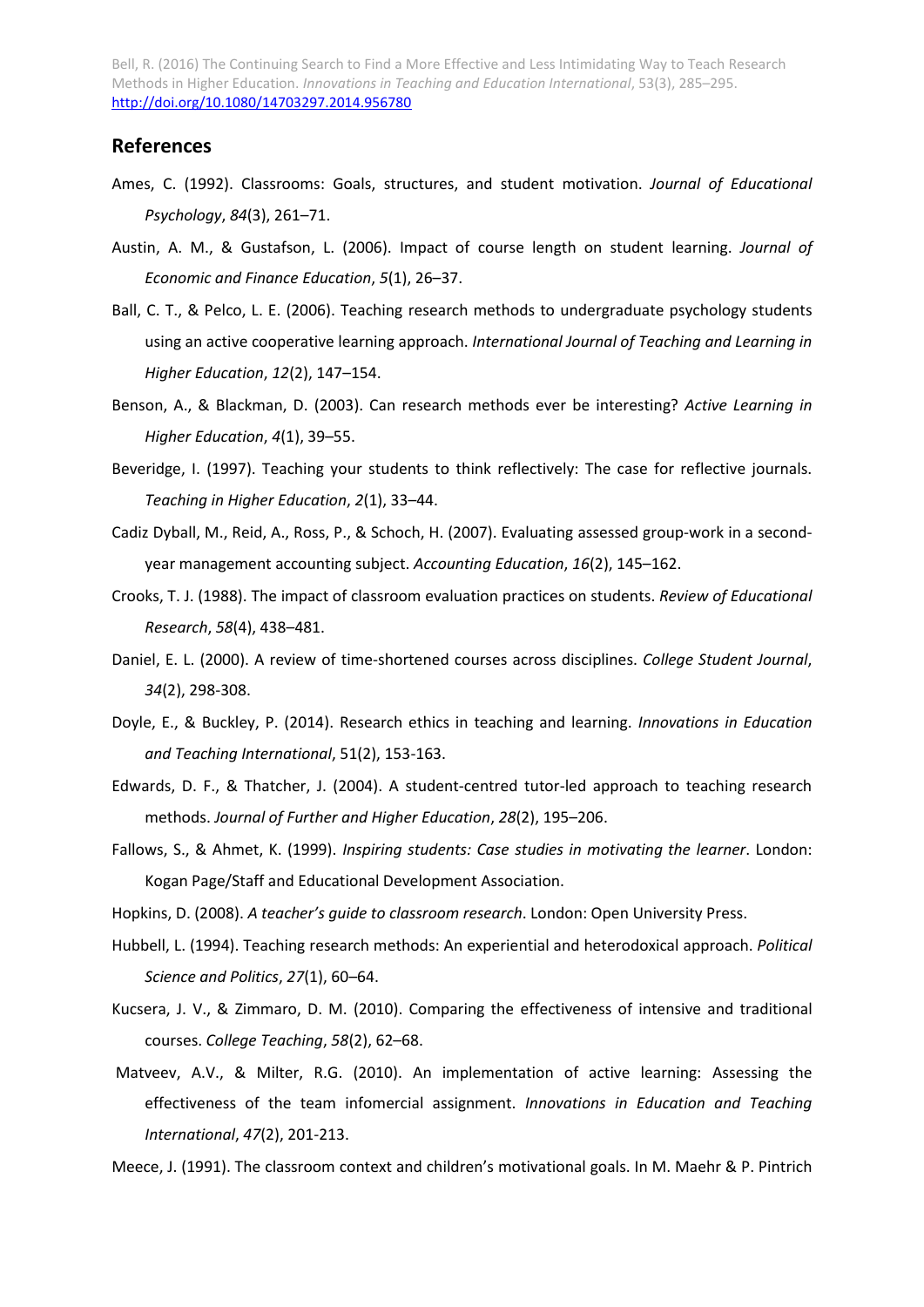(Eds.), *Advances in Achievement Motivation Research* (Vol. 7, pp. 261–286). Greenwich, CT: JAI Press.

- Nixon, S., & Williams, L (2014). Increasing student engagement through curriculum redesign: Deconstructing the 'Apprentice' style of delivery. *Innovations in Education and Teaching International*, 51(1), 26-33.
- Nordberg, D. (2008). Group projects: More learning? Less fair? A conundrum in assessing postgraduate business education. *Assessment & Evaluation in Higher Education*, *33*(5), 481–492.
- Piercy, N. (2013). Evaluating experiential learning in the business context: Contributions to groupbased and cross-functional working. *Innovations in Education and Teaching International*, *50*(2), 202–213.
- Plastow, N., Spiliotopoulou, G., & Prior, S. (2010). Group assessment at first year and final degree level: A comparative evaluation. *Innovations in Education and Teaching International*, *47*(4), 393–403.
- Platzer, H., Snelling, J., & Blake, D. (1997). Promoting reflective practitioners in nursing: A review of theoretical models and research into the use of diaries and journals to facilitate reflection. *Teaching in Higher Education*, *2*(2), 103–121.
- Reardon, J., Payan, J., Miller, C., & Alexander, J. (2008). Optimal class length in marketing undergraduate classes: An examination of preference, instructor evaluations, and student performance. *Journal of Marketing Education*, *30*(1), 12–20.
- Saunders, M., Lewis, P., & Thornhill, A. (2011). *Research methods for business students*. Harlow: FT/Prentice Hall.
- Scott, P. A. (2003). Attributes of high-quality intensive courses. *New Directions for Adult and Continuing Education*, *2003*(97), 29–38.
- Scott, C., & Conrad, P. A. (1992). A critique of intensive courses and an agenda for research. In J. Smart (Ed.), *Hand Book of Theory and Research* (pp. 411–459). New York: Agathon Press.
- Shafer, D. W. (1995). *A qualitative study of adult and traditional college students' perceptions of a compressed and traditional length college course* (Unpublished Doctoral Thesis). Boston University, Boston, MA.
- Shah, S. Z. A. (2013). The use of group activities in developing personal transferable skills. *Innovations in Education and Teaching International*, *50*(3), 297–307.
- Van der Rijst, R., Visser-Wijnveen, G., Verloop, N., & Van Driel, H (2013) Undergraduate science coursework: Teachers' goal statements and how students experience research. *Innovations in Education and Teaching International*, 50(2), 178-190.